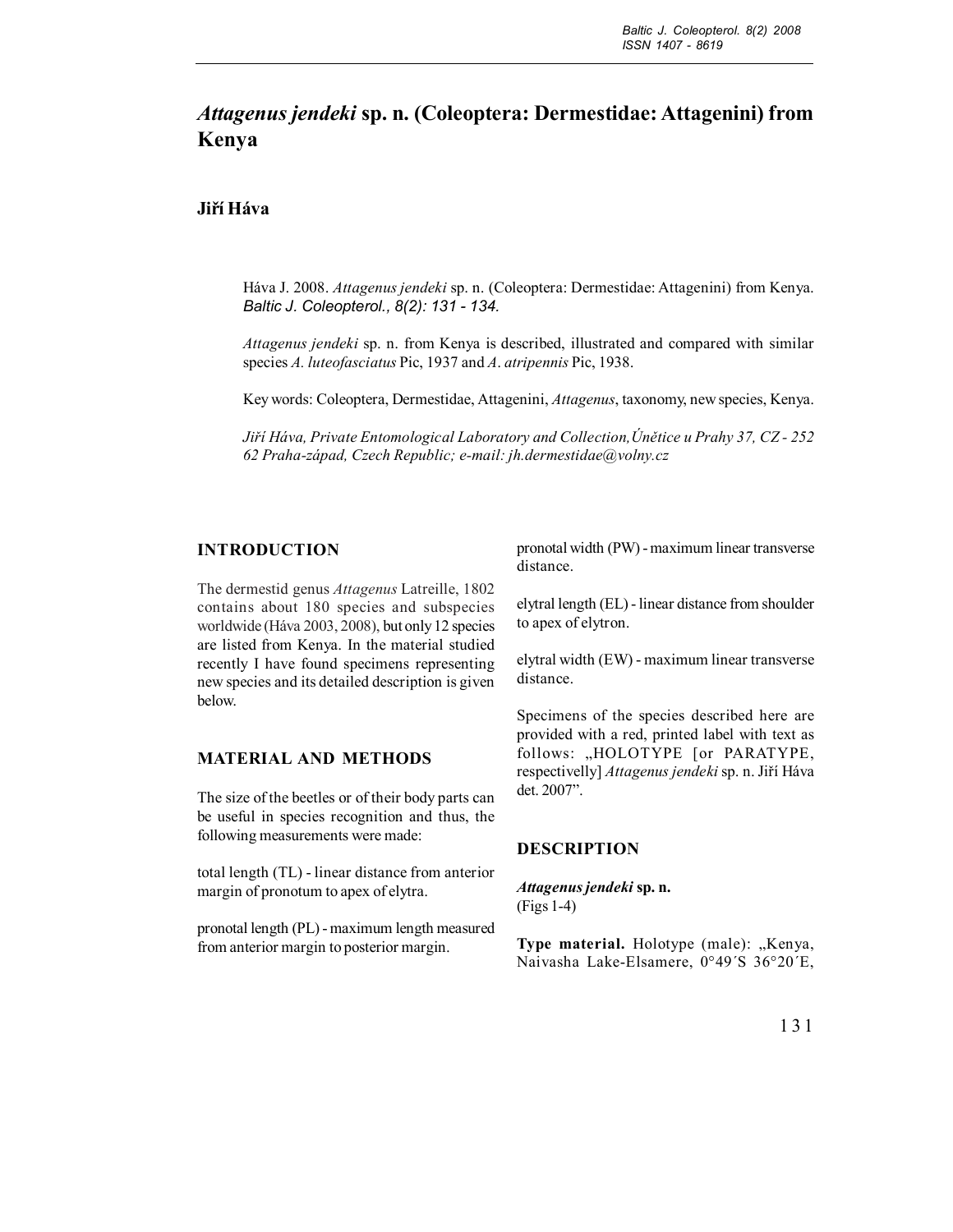

Figs 1-4. *Attagenus jendeki* sp. n.: 1- habitus dorsal aspect; 2- antenna of male; 3- antennal club of female; 4- aedeagus.

16.iv.2006, E. Jendek lgt." Paratypes (2 females): the same data as holotype. Type material deposited in the collection of Jiří Háva.

**Description.** Male. Body measurements (mm): TL 3.85 PL 0.97 PW 1.85 EL 3.05 EW 2.11; cuticle black on dorsal and ventral surfaces; generally

large and elongate (Fig. 1). Head finely punctate with long grey pubescence. Palpi entirely brown; pubescence on mentum denser. Ocellus on front present. Antennae 11-segmented, antennal club 3- segmented (Fig. 2), segments I-VIII brown, IX-XI black. Pronotum finely punctate like head with long black pubescence on the disc and long grey